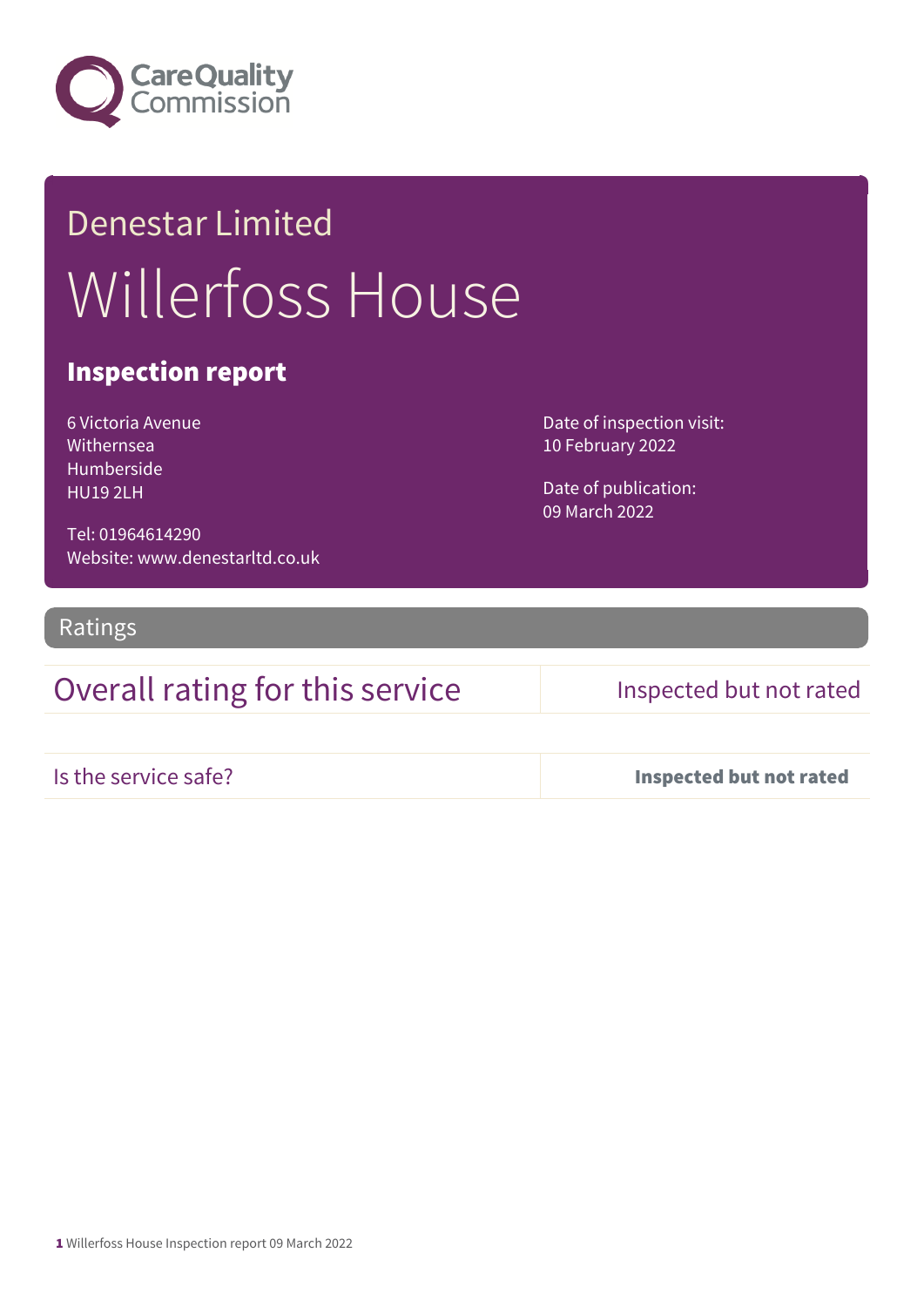# Summary of findings

#### Overall summary

#### About the service

Willerfoss House is a care home that is registered to provide personal care and accommodation for up to 26 older people, some of whom may be living with dementia. At the time of the inspection there were 22 people living within the service.

We found the following examples of good practice.

People were supported to have visitors and safe visiting processes were followed in line with national guidance. Alternative arrangements were available to support people to maintain contact with their family and friends in the event of an outbreak.

Social distancing was promoted through the layout of furniture.

Risks to people and staff in relation to COVID-19 had been assessed and action taken to manage the risks.

Staff took part in regular testing for COVID-19 and were vaccinated.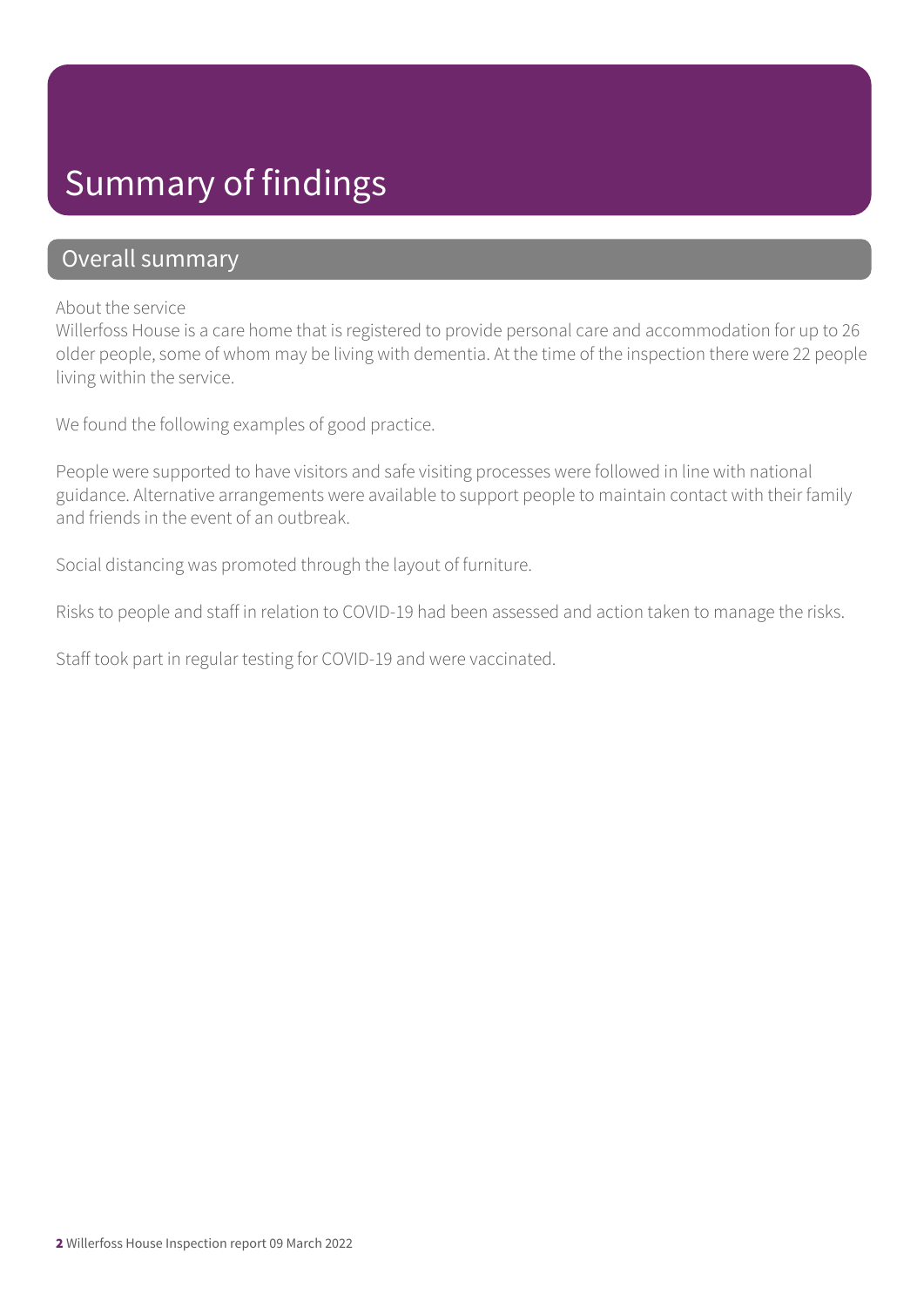### The five questions we ask about services and what we found

We always ask the following five questions of services.

Further information is in the detailed findings below.

Is the service safe? Inspected but not rated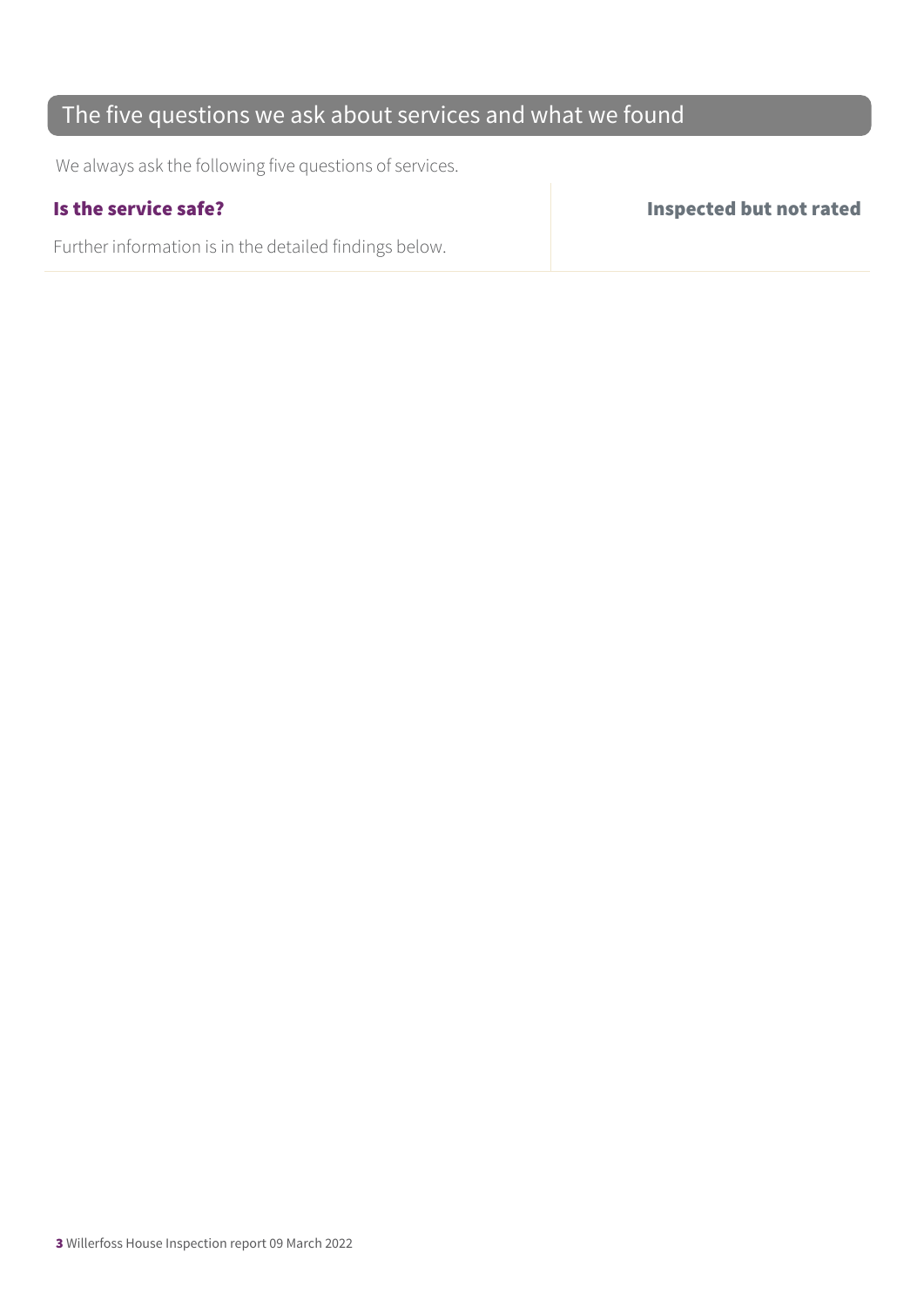

# Willerfoss House Detailed findings

# Background to this inspection

We carried out this inspection under Section 60 of the Health and Social Care Act 2008 as part of our regulatory functions. This inspection was planned to check whether the provider is meeting the legal requirements and regulations associated with the Health and Social Care Act 2008.

As part of the Care Quality Commission's (CQC) response to care homes with outbreaks of COVID-19, we are conducting reviews to ensure that the Infection Prevention and Control (IPC) practice is safe and that services are compliant with IPC measures. This was a targeted inspection looking at the IPC practices the provider has in place. We also asked the provider about any staffing pressures the service was experiencing and whether this was having an impact on the service.

This inspection took place on 10 February 2022 and was announced. We gave the service two days' notice of the inspection.